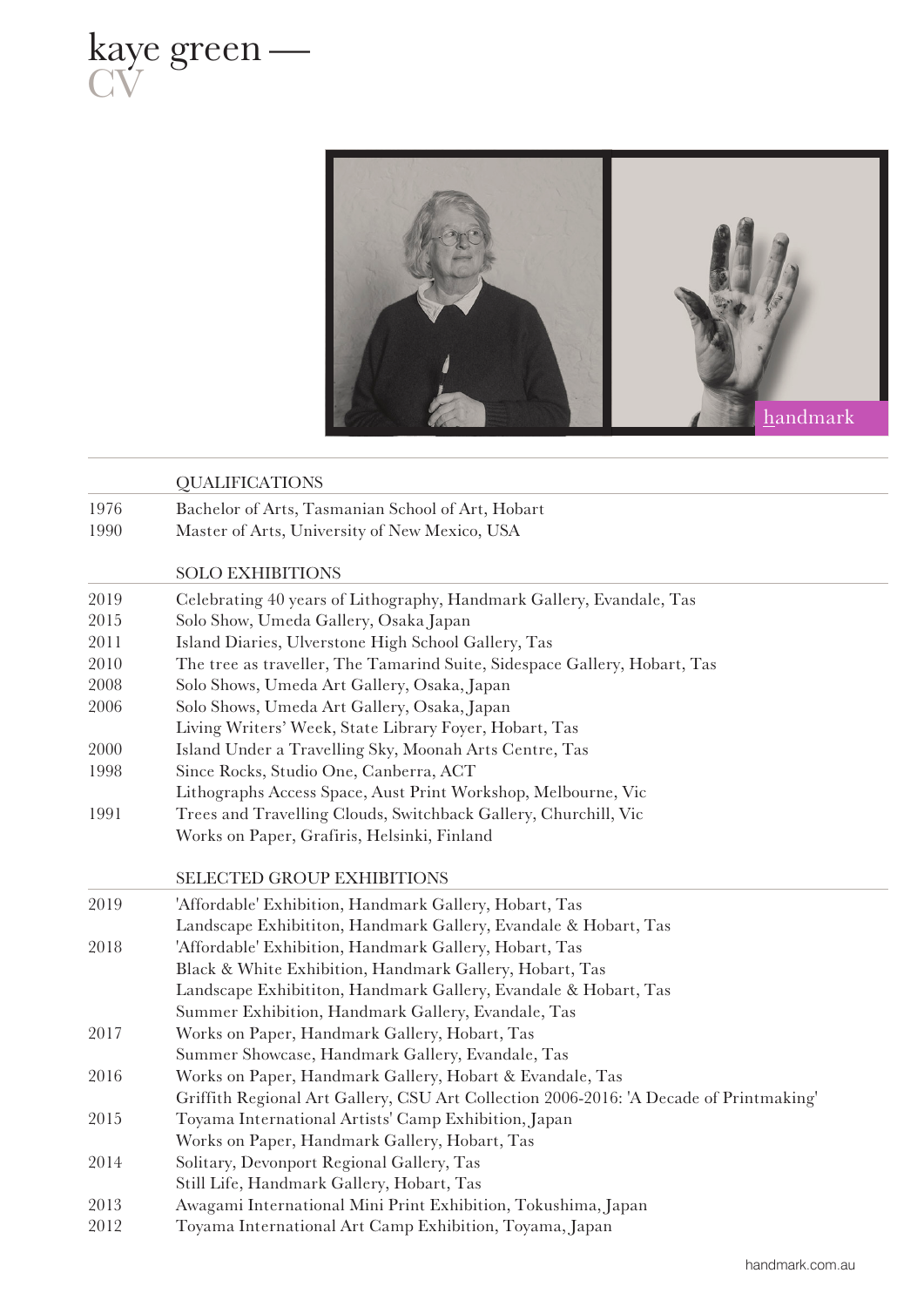|      | <b>SELECTED GROUP EXHIBITIONS</b><br>continued                                                                 |
|------|----------------------------------------------------------------------------------------------------------------|
| 2010 | 20 Tas Printmakers, Handmark Gallery, Hobart                                                                   |
|      | Stone Plate Grease Water, International Contemporary Lithography Touring Show, MOMA,<br>Wales, London, Belfast |
| 2006 | Impressions Australian Print Workshop, Melbourne                                                               |
|      | Contemporary Tasmanian Artists, University of Tasmania Fine Arts Museum                                        |
|      | Cutting Comments, National Gallery of Victoria, Travelling Exhibition                                          |
| 2002 | Island Art Prize (10 Days on the Island) Stanley, Tas                                                          |
| 2001 | 4th artists' books + multiples fair, Brisbane                                                                  |
| 1997 | Mornington Peninsula Prints Acquisitive                                                                        |
| 1996 | Artists' Book Fair, Metro Arts Gallery, Brisbane                                                               |
| 1995 | Solitude Group Exhibition, Art Space, Albuquerque, USA                                                         |
| 1994 | Artists' Book Fair, State Library of Qld                                                                       |
| 1991 | Artists Books, Graham Galleries, Brisbane                                                                      |
|      | Book As Art Object, Latrobe Valley Art Centre, Vic                                                             |
|      | Pilgrimage, Switchback Gallery, Monash University                                                              |
| 1990 | Gippsland Printmakers, Sale Regional Arts Centre                                                               |
|      | <b>AWARDS / GRANTS</b>                                                                                         |
| 2015 | Highly Commended, Mackay Art on Show, Qld                                                                      |
| 2014 | Overall winner, Mackay Art on Show, Qld                                                                        |
| 2013 | Honourable Mention, National Print Awards, Tweed River Regional Gallery, NSW                                   |
|      | Finalist, Bay of Fires, St Helens, Tas                                                                         |
|      | Finalist, Murwillumbah Print Award, Tweed River Gallery, NSW                                                   |
| 2012 | 2012 Gold Medal, Toyama International Art Camp, Japan                                                          |
|      | Tasmanian Regional Arts Grant                                                                                  |
|      | Artery Award, Burnie Art Gallery, Tas                                                                          |
|      | First Prize, Tweed River Regional Gallery Art Award, Tweed River, NSW                                          |
|      | Murwillumbah Print Award, Tweed River, NSW                                                                     |
| 2011 | Finalist, Rick Amor Print Prize, Montselvat, Vic                                                               |
|      | Finalist, Burnie Print Prize, Burnie, Tas                                                                      |
| 2010 | First prize: Works on Paper, Waterhouse Natural History Art Award, South Australian Museum                     |
|      | Finalist, Blake Prize, Sydney (touring), NSW                                                                   |
| 2007 | Artsbridge International Grant, Arts Tas                                                                       |
| 2006 | Finalist, World Year of Physics Art Award, Macquarie University, NSW                                           |
|      | City of Hobart Art Prize, Tasmanian Museum and Art Gallery, Hobart, Tas                                        |
|      | Fremantle Print Award, Creative Tasmanians, Tasmanian Museum and Art Gallery, Hobart, Tas                      |
| 2004 | Alkaloid Award for Drawing, Tas                                                                                |
| 1996 | Grand Prize, Duroloid Silk Cut Award for Lino Prints, Silk Cut Award Exhibition, RMIT Gallery,<br>Melbourne    |
| 1993 | Artist-in-Residence, Qld Heritage and Wildlife Service                                                         |
|      | SELECTED COLLECTIONS                                                                                           |

Australian National Gallery Brisbane Museum Canberra Museum and Art Gallery Charles Sturt University Gallery Deakin University Art Collection Duchess of Kent Royal Collection, U.K Forbo-Krommenie BV, The Netherlands Frans Masereel Centrum, Belgium Griffith University, Qld Latrobe Valley Arts Centre